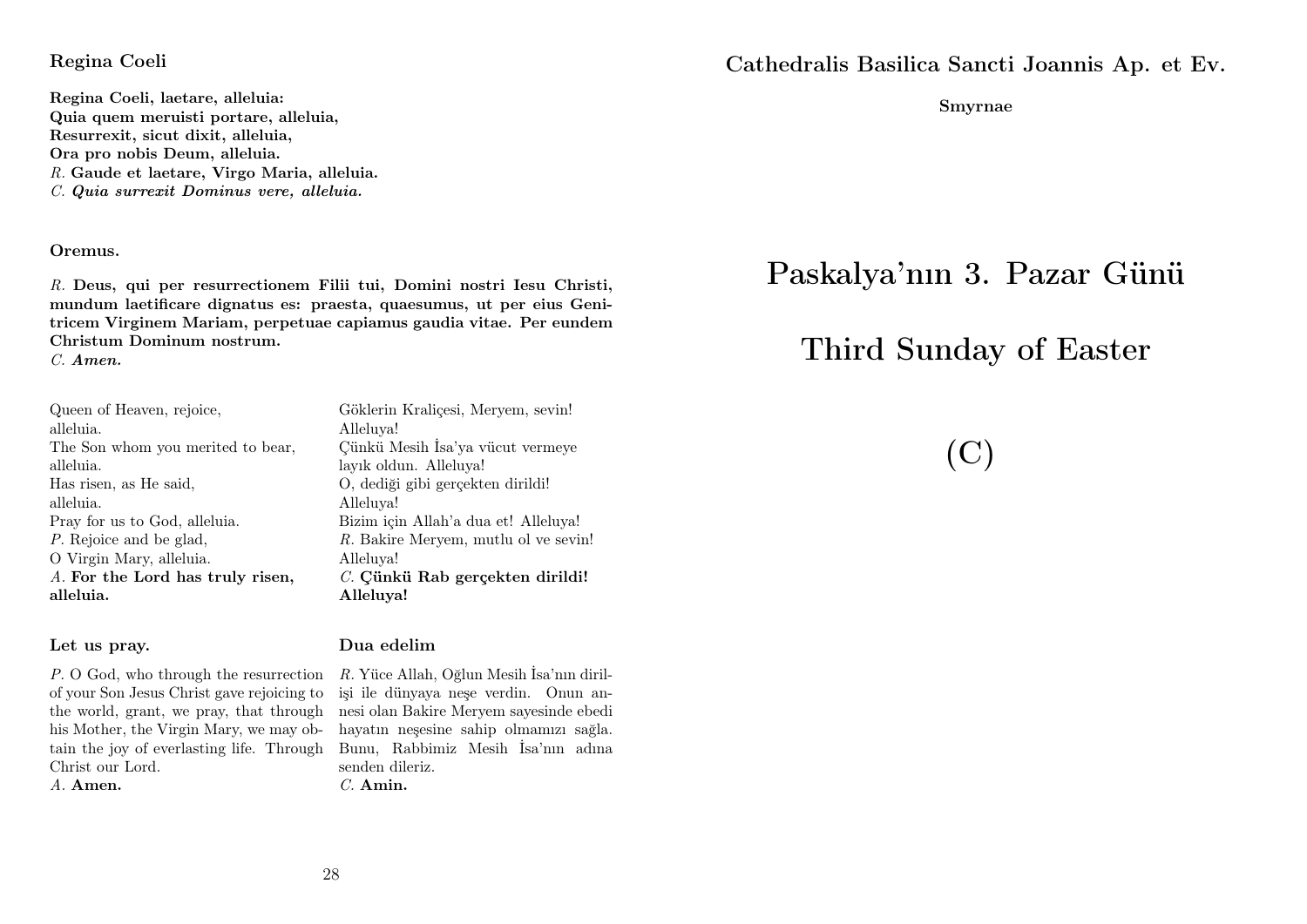## Komünyon Nakaratı Yh. 21,12-13

## Introductory Rites

P. In the name of the Father, and of the Son, and of the Holy Spirit. A. Amen.

P. The grace of our Lord Jesus Christ and the love of God and the communion of the Holy Spirit be with you all.

A. And with your spirit.

## Penitential Act

P. Brethren, let us acknowledge our sins, and so prepare ourselves to celebrate the sacred mysteries.

I confess to almighty God, and to you, my brothers and sisters, that I have greatly sinned, in my thoughts and in my words, in what I have done and in what I have failed to do, through my fault, through my fault, through my most grievous fault; therefore I ask blessed Mary ever-Virgin, all the Angels and Saints, and you, my brothers and sisters, to pray for me to the Lord our God.

May almighty God have mercy on us, forgive us our sins, and bring us to everlasting life.

A. Amen.

## Kyrie

- 
- 
- 
- 

- V. Kyrie, eleison.  $P.$  Lord, have mercy.
- R. Kyrie, eleison. A. Lord, have mercy.
- V. Christe, eleison. P. Christ, have mercy.
- R. Christe, eleison. A. Christ, have mercy.
- V. Kyrie, eleison.  $P$ . Lord, have mercy.
- R. Kyrie, eleison. A. Lord, have mercy.

C. Mesih İsa şöyle diyor: «Gelin ve yemek yiyin.» Bundan sonra ekmeği aldı ve onlara verdi. Alleluya!

## Komünyon'dan sonra Dua

R. Allah'ım, sana yalvarıyoruz: Paskalya gizemlerinle yeni bir hayata kavuşturduğun bizlere sevginle bak ve bozulmaz bir bedenle dirilerek, sonsuz hayata erişebilmemiz için de lütfunu bizlerden esirgeme. Bunu, Rabbimiz Mesih İsa'nın adına senden dileriz.

C. Amin.

## Görkemli Takdis

- $R$ . Rab sizinle olsun.
- $C$ . Ve sizin ruhunuzla.

R. Biricik Oğlu Mesih İsa'nın Dirilişi sayesinde kurtuluşumuzu sağlayan ve bizleri evlatları kılan Allah, size takdisinin sevincini versin.

C. Amin

R. Size gerçek özgürlüğün armağanını veren Kurtarıcı Rab, sizleri kendi ebedi mirasına ortak etsin.

C. Amin

R. Vaftiz aracılığıyla Mesih'te dirilen sizler, bir gün gökler ülkesinde O'nun ile buluşmak için Azizlik yolunda yürüyesiniz.

C. Amin

R. Her şeye kadir ve tek Allah olan, Peder ve Oğul  $\mathbf{\nabla}$  ve Kutsal Ruh'un takdisi üzerinize insin ve daima sizinle kalsın.

- $C$  Amin
- R. Mesih İsa'nın Dirilişini hayatınızla duyurunuz. Barış içinde gidiniz.
- C. Allah'a şükürler olsun.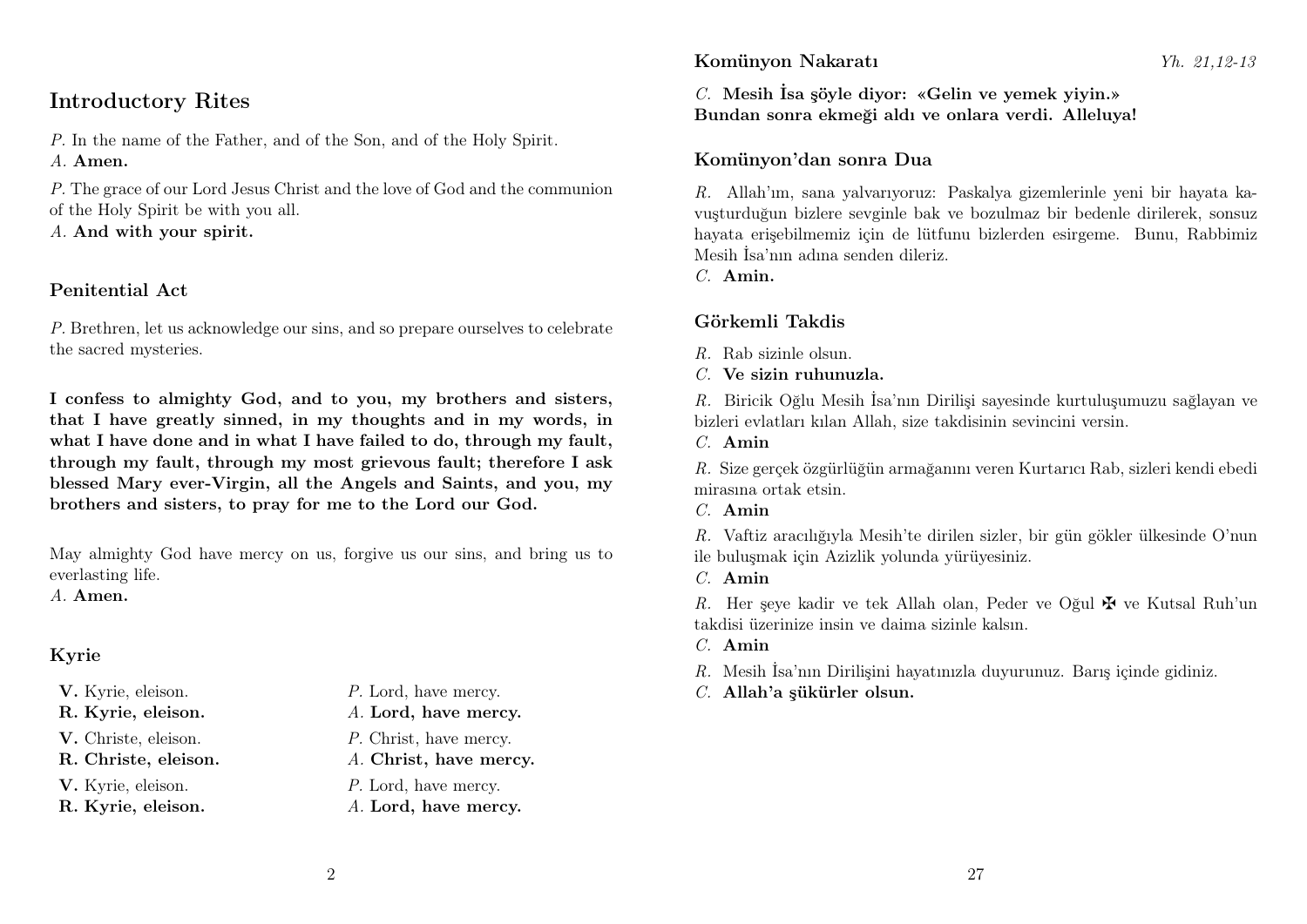Antiphon of Communion Jn 21: 12-13

A. Jesus said to his disciples: Come and eat. And he took bread and gave it to them, alleluia.

## Prayer after Communion

P. Look with kindness upon your people, O Lord, and grant, we pray, that those you were pleased to renew by eternal mysteries may attain in their flesh the incorruptible glory of the resurrection. Through Christ our Lord. A. Amen.

## Solemn Blessing

P. The Lord be with you.

A. And with your spirit.

P. May God, who by the Resurrection of his Only Begotten Son was pleased to confer on you the gift and redemption and of adoption, give you gladness by his blessing.

A. Amen.

P. May he, by whose redeeming work, you have received the gift of everlasting freedom, make you heirs to an eternal inheritance.

A. Amen.

P. And may you, who have already risen with Christ in Baptism through faith, by living in a right manner on this earth, be united with him in the homeland of heaven.

A. Amen.

P. And may the blessing of almighty God, the Father and the Son  $\mathbf{\Psi}$  and the Holy Spirit come down on you and remain with you for ever.

A. Amen.

P. Announce the Resurrection of Christ by your life. Go in peace.

A. Thanks be to God.

## Giriş Duaları

R. Peder, Oğul ve Kutsal Ruh'un adına.

C. Amin.

R. Rab'bimiz Mesih İsa'nın lütfu, Peder Allah'ın sevgisi ve birlik sağlayan Kutsal Ruh'un kudreti daima sizinle beraber olsun.

 $C$ . Ve sizin ruhunuzla.

## Pişmanlık Eylemi

R. Kurtuluşumuzun gizemini kutlamadan önce günahkâr olduğumuzu hatırlayalım ve pişmanlık duyarak Allah'tan af dileyelim.

Her şeye kadir Allah'a ve size kardeşlerim, düşüncelerimle ve sözlerimle, eylemlerimle ve ihmallerimle çok günah işlediğimi itiraf ediyorum. Gerçekten günah işledim. Bu nedenle Bakire Meryem Ana'ya, Meleklere, bütün Azizlere ve size kardeşlerim, yalvarıyorum, benim için Rab'bimiz Allah'a dua ediniz.

Her şeye kadir Allah bize merhamet etsin, günahlarımızı affetsin ve bizi ebedi hayata kavuştursun.

R. Amin.

## Kyrie

| V. Kyrie, eleison.   | R. Rab'bim, bize merhamet eyle.      |
|----------------------|--------------------------------------|
| R. Kyrie, eleison.   | C. Rab'bim, bize merhamet eyle.      |
| V. Christe, eleison. | $R$ . Mesih İsa, bize merhamet eyle. |
| R. Christe, eleison. | $C.$ Mesih Isa, bize merhamet eyle.  |
| V. Kyrie, eleison.   | R. Rab'bim, bize merhamet eyle.      |
| R. Kyrie, eleison.   | C. Rab'bim, bize merhamet eyle.      |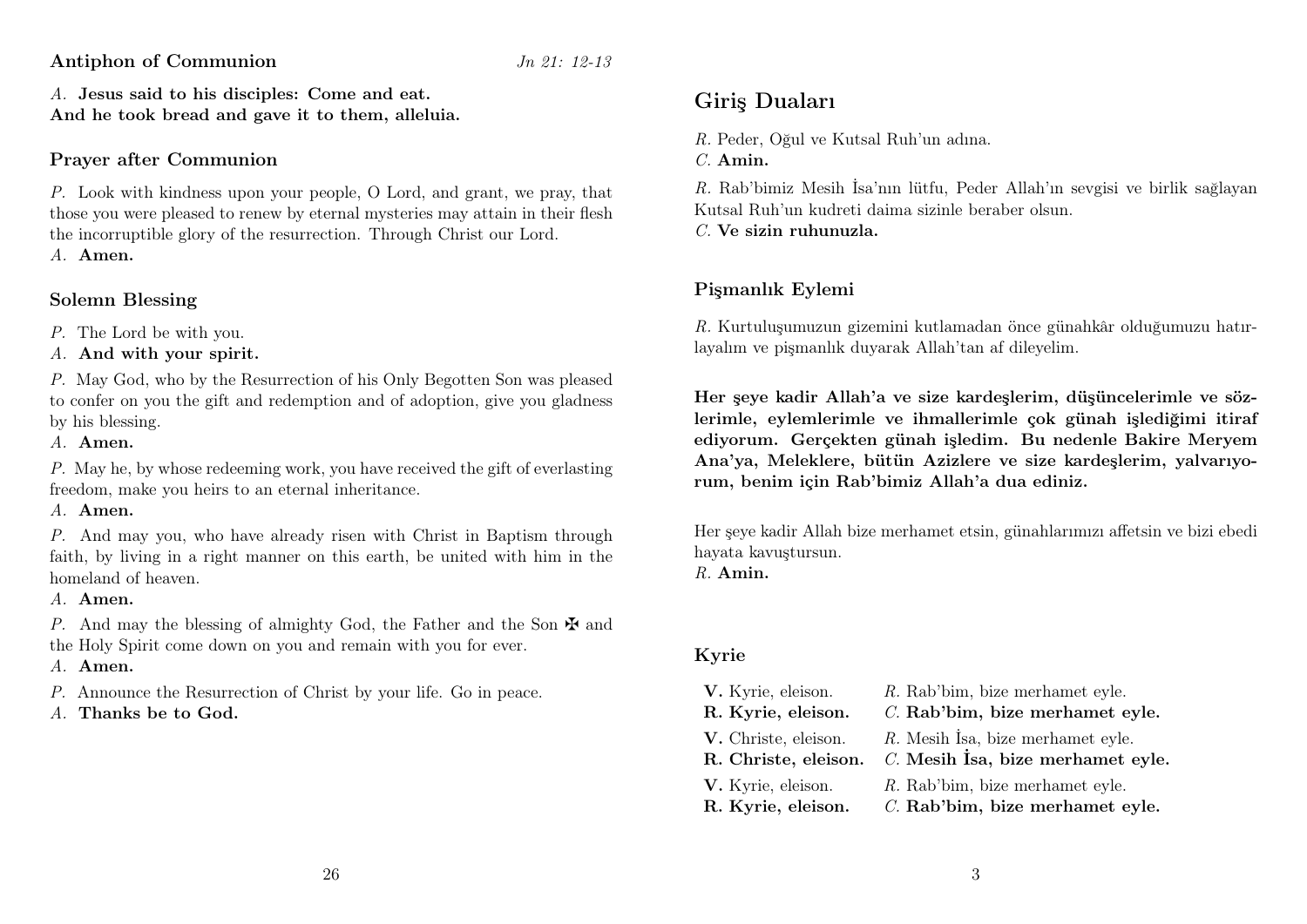#### Gloria

Gloria in excelsis Deo et in terra pax hominibus bonae voluntatis. Laudamus te, benedicimus te, adoramus te, glorificamus te, gratias agimus tibi propter magnam gloriam tuam, Domine Deus, Rex caelestis Deus Pater omnipotens, Domine Fili unigenite, Iesu Christe, Domine Deus, Agnus Dei, Filius Patris, qui tollis peccata mundi, miserere nobis; qui tollis peccata mundi, suscipe deprecationem nostram. Qui sedes ad dexteram Patris, miserere nobis. Quoniam tu solus Sanctus, tu solus Dominus, tu solus Altissimus, Iesu Christe, cum Sancto Spiritu: in gloria Dei Patris. Amen.

Glory to God in the highest, and on earth peace to people of good will. We praise you, we bless you, we adore you, we glorify you, we give you thanks for your great glory, Lord God, heavenly King, O God, almighty Father.

Lord Jesus Christ, Only Begotten Son, Lord God, Lamb of God, Son of the Father, you take away the sins of the world, have mercy on us; you take away the sins of the world, receive our prayer; you are seated at the right hand of the Father, have mercy on us.

For you alone are the Holy One, you alone are the Lord, you alone are the Most High, Jesus Christ, with the Holy Spirit, in the glory of God the Father. Amen.

#### Let us pray

P. May your people exult for ever, O God, in renewed youthfulness of spirit, so that, rejoicing now in the restored glory of our adoption, we may look forward in confident hope to the rejoicing of the day of resurrection.

Through our Lord Jesus Christ, your Son, who lives and reigns with you in the unity of the Holy Spirit, one God, for ever and ever.

#### A. Amen

R. Her kötülükten bizi kurtar, Allah'ım; günlerimizi barış ve huzur içinde geçirmemize yardım et. Merhametinle günahtan bizi kurtar; sonsuz mutluluğun ümidi içinde yaşayan ve Kurtarıcımız Mesih İsa'nın gelişini bekleyen bizleri, yaşamdaki zorluklar karşısında koru ve kuvvetlendir.

C. Çünkü hükümdarlık, kudret ve yücelik ebediyen senindir.

R. Rab'bimiz Mesih İsa, Havarilerine "Sizleri barış içinde bırakıyorum, size benim huzurumu veriyorum" dedin. Günahlarımıza değil, Kilisenin imanına bak ve ona isteğine göre birlik ve barış bağışla. Sen Allah olarak ebediyen varsın ve hükmedersin.

C. Amin.

- R. Allah'ın selameti daima sizinle olsun.
- C. Ve sizin ruhunuzla.
- R. Kardeşlerim, Mesih'in sevgisi içinde birbirinize barış ve huzur dileyiniz.

#### Agnus Dei

Agnus Dei, qui tollis peccata mundi: miserere nobis. Agnus Dei, qui tollis peccata mundi: miserere nobis. Agnus Dei, qui tollis peccata mundi: dona nobis pacem.

Ey insanların günahlarını kaldıran Allah'ın kurbanı bize merhamet eyle.

Ey insanların günahlarını kaldıran Allah'ın kurbanı bize merhamet eyle.

Ey insanların günahlarını kaldıran Allah'ın kurbanı, bize barış ve huzur bağışla.

R. Ne mutlu Rab'bin sofrasına davet edilenlere. İşte Allah'ın kurbanı, dünyayı günahlardan kurtaran budur.

C. Rab'bim, bana gelmene layık değilim, ancak tek bir söz söyle, ruhum şifa bulacaktır.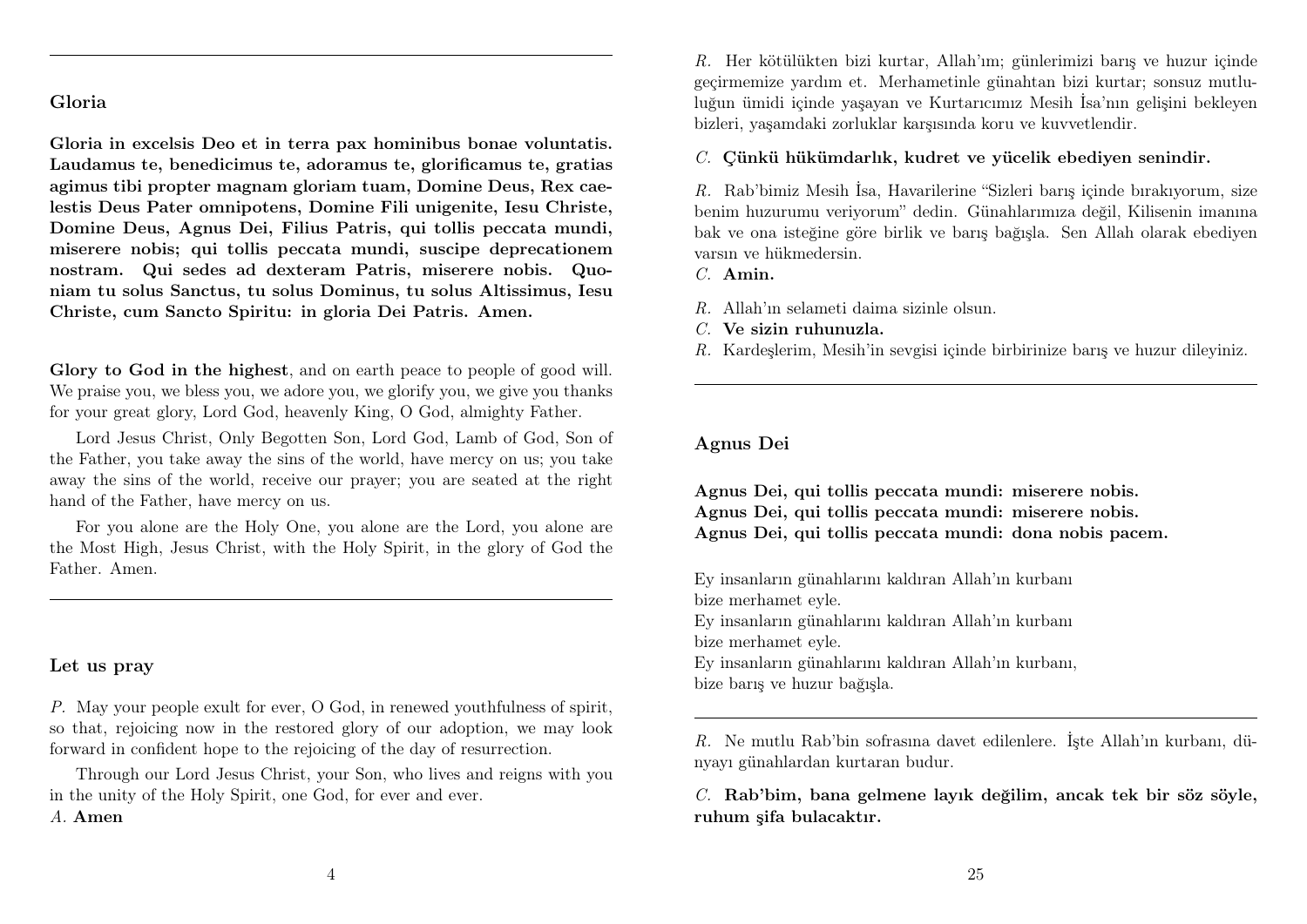P. Deliver us, Lord, we pray, from every evil, graciously grant peace in our days, that, by the help of your mercy, we may be always free from sin and safe from all distress, as we await the blessed hope and the coming of our Savior, Jesus Christ.

A. For the kingdom, the power, and the glory are yours, now and for ever.

P. Lord Jesus Christ, who said to your Apostles: Peace I leave you, my peace I give you; look not on our sins, but on the faith of your Church, and graciously grant her peace and unity in accordance with your will. Who live and reign for ever and ever.

A. Amen.

P. The peace of the Lord be with you always.

A. And with your spirit.

P. Let us offer each other a sign of peace.

#### Agnus Dei

Agnus Dei, qui tollis peccata mundi: miserere nobis. Agnus Dei, qui tollis peccata mundi: miserere nobis. Agnus Dei, qui tollis peccata mundi: dona nobis pacem.

Lamb of God, you take away the sins of the world, have mercy on us. Lamb of God, you take away the sins of the world, have mercy on us. Lamb of God, you take away the sins of the world, grant us peace.

P. Behold the Lamb of God, behold him who takes away the sins of the world. Blessed are those called to the supper of the Lamb.

A. Lord, I am not worthy that you should enter under my roof, but only say the word and my soul shall be healed.

Gloria in excelsis Deo et in terra pax hominibus bonae voluntatis. Laudamus te, benedicimus te, adoramus te, glorificamus te, gratias agimus tibi propter magnam gloriam tuam, Domine Deus, Rex caelestis Deus Pater omnipotens, Domine Fili unigenite, Iesu Christe, Domine Deus, Agnus Dei, Filius Patris, qui tollis peccata mundi, miserere nobis; qui tollis peccata mundi, suscipe deprecationem nostram. Qui sedes ad dexteram Patris, miserere nobis. Quoniam tu solus Sanctus, tu solus Dominus, tu solus Altissimus, Iesu Christe, cum Sancto Spiritu: in gloria Dei Patris. Amen.

Göklerdeki yüce Allah'a övgüler olsun. Yeryüzündeki iyi niyetli insanlara, barış gelsin. Seni överiz, Seni yüceltiriz. Sana ibadet ederiz. Sana hamdederiz. Yüce Allah, göklerin Kralı, her şeye kadir Peder Allah, sonsuz şanın için sana şükrederiz.

Mesih İsa, biricik Oğul, Yüce Allah, Allah'ın Kurbanı, Peder'in Oğlu, dünyanın günahlarını kaldıran Sen, bize merhamet eyle. Dünyanın günahlarını kaldıran Sen, dualarımızı kabul eyle.

Yüce Allah'ın sağında oturan Sen, bize merhamet eyle. Çünkü yalnız Sen kutsalsın, yalnız Sen Rab'bimizsin, yalnız Sen yücesin. Ey Mesih İsa, Kutsal Ruh'la birlikte Peder Allah'ın şanındasın. Âmin.

## Dua edelim

R. Mesih İsa'nın dirilişiyle müminlerini güçlendiren ve onlara yeni bir hayat kazandıran Peder Allah, sana yalvarıyoruz: Her zaman neşe içinde yaşamamız için, bizlerden yardımını esirgeme. Mademki bizlere Allah'ın evlatları olmayı nasip ettin, o halde diriliş ümidi içinde yaşamamızı sağla.

Bunu seninle ve Kutsal Ruh'la birlikte şimdi ve ebediyen hükmeden Oğlun Rabbimiz Mesih İsa'nın adına senden dileriz. C. Amin.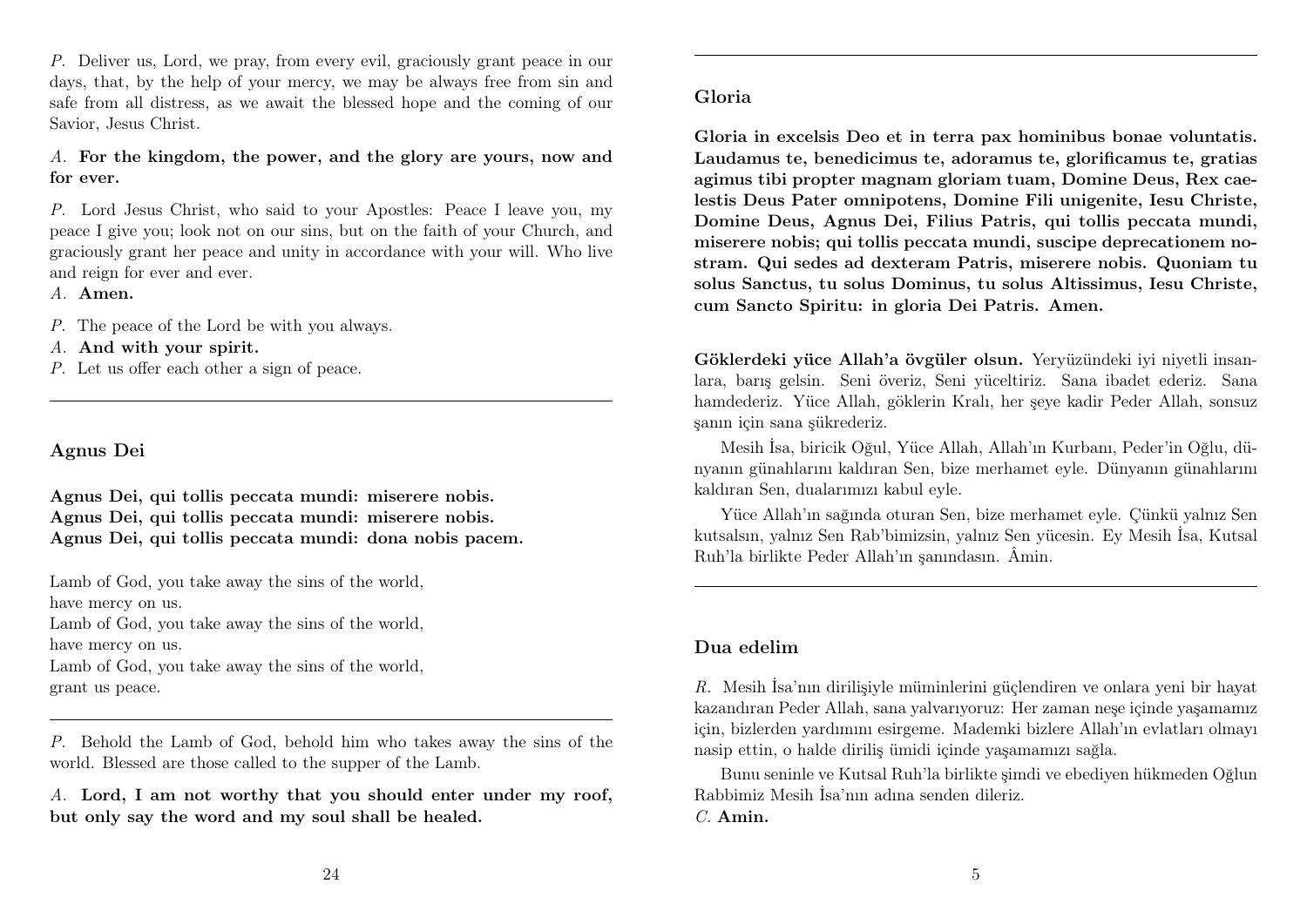## Liturgy of the Word

#### First Reading

## A Reading from the Acts of the Apostles  $5:27-32, 40b-41$

When the captain and the court officers had brought the apostles in and made them stand before the Sanhedrin, the high priest questioned them, «We gave you strict orders did we not, to stop teaching in that name. Yet you have filled Jerusalem with your teaching and want to bring this man's blood upon us.»

But Peter and the apostles said in reply, «We must obey God rather than men. The God of our ancestors raised Jesus, though you had him killed by hanging him on a tree. God exalted him at his right hand as leader and savior to grant Israel repentance and forgiveness of sins. We are witnesses of these things, as is the holy Spirit that God has given to those who obey him.»

The Sanhedrin ordered the apostles to stop speaking in the name of Jesus, and dismissed them. So they left the presence of the Sanhedrin, rejoicing that they had been found worthy to suffer dishonor for the sake of the name.

The word of the Lord.

A. Thanks be to God.

Allah'ım, Oğlu'nun ölümünü ve dirilişini anarak, bu ebedi hayatın ekmeğini ve kurtuluş kupasını sana sunarak şükrediyoruz; çünkü huzurunda sana hizmet etmeye bizleri layık gördün. Alçakgönüllülükle sana yalvarıyoruz: Mesih İsa'nın bedenini ve kanını paylaştığımız zaman, Kutsal Ruh'un kudretiyle hepimizin toplanmasını ve birlik içinde yaşamasını sağla.

Bütün dünyaya yayılmış olan Kilise'ni hatırla, Rab'bim, Papa Hazretleri . . . , Episkoposumuz . . . ve senin hizmetinde bulunanlarla birlikte, Kilise'ni sevginle güçlendir.

Diriliş ümidi içinde ölmüş olan kardeşlerimizi ve merhametine sığınmış olan tüm ölülerimizi hatırla. Rab'bim, onları cennete kabul eyle ve ebedi nura kavuştur. Hepimize merhametini göstermeni diliyoruz. Allah'ın Annesi, Bakire Aziz Meryem, O'nun eşi Aziz Yusuf, bu dünyada senin sevgini kazanmış olan Havariler ve Azizlerle birlikte, ebedi hayata kavuşmamızı, sevgili Oğlun Mesih İsa ile seni övmemizi ve sana ebediyen şükretmemizi sağla.

Her şeye kadir Peder Allah, Kutsal Ruh'un sağladığı birlik içinde, Mesih sayesinde, Mesih içinde ve Mesih'le birlikte, asırlar boyunca, sana şan ve övgüler olsun.

C. Amin.

## Komünyon Duası

Kurtarıcımız Mesih İsa'nın bize öğrettiği duayı iman ve güvenle söyleyelim.

Praeceptis salutaribus moniti, et divina institutione formati, audemus dicere:

Pater noster, qui es in caelis, sanctificetur nomen tuum, adveniat regnum tuum, fiat voluntas tua, sicut in caelo et in terra. Panem nostrum cotidianum da nobis hodie, et dimitte nobis debita nostra, sicut et nos dimittimus debitoribus nostris, et ne nos inducas in tentationem, sed libera nos a malo.

Göklerdeki Pederimiz, adın yüceltilsin, hükümdarlığın gelsin, göklerde olduğu gibi, yeryüzünde de senin isteğin olsun. Günlük ekmeğimizi bugün de bize ver, bize kötülük edenleri bağışladığımız gibi, sen de bağışla suçlarımızı. Bizi günah işlemekten koru ve kötülükten kurtar.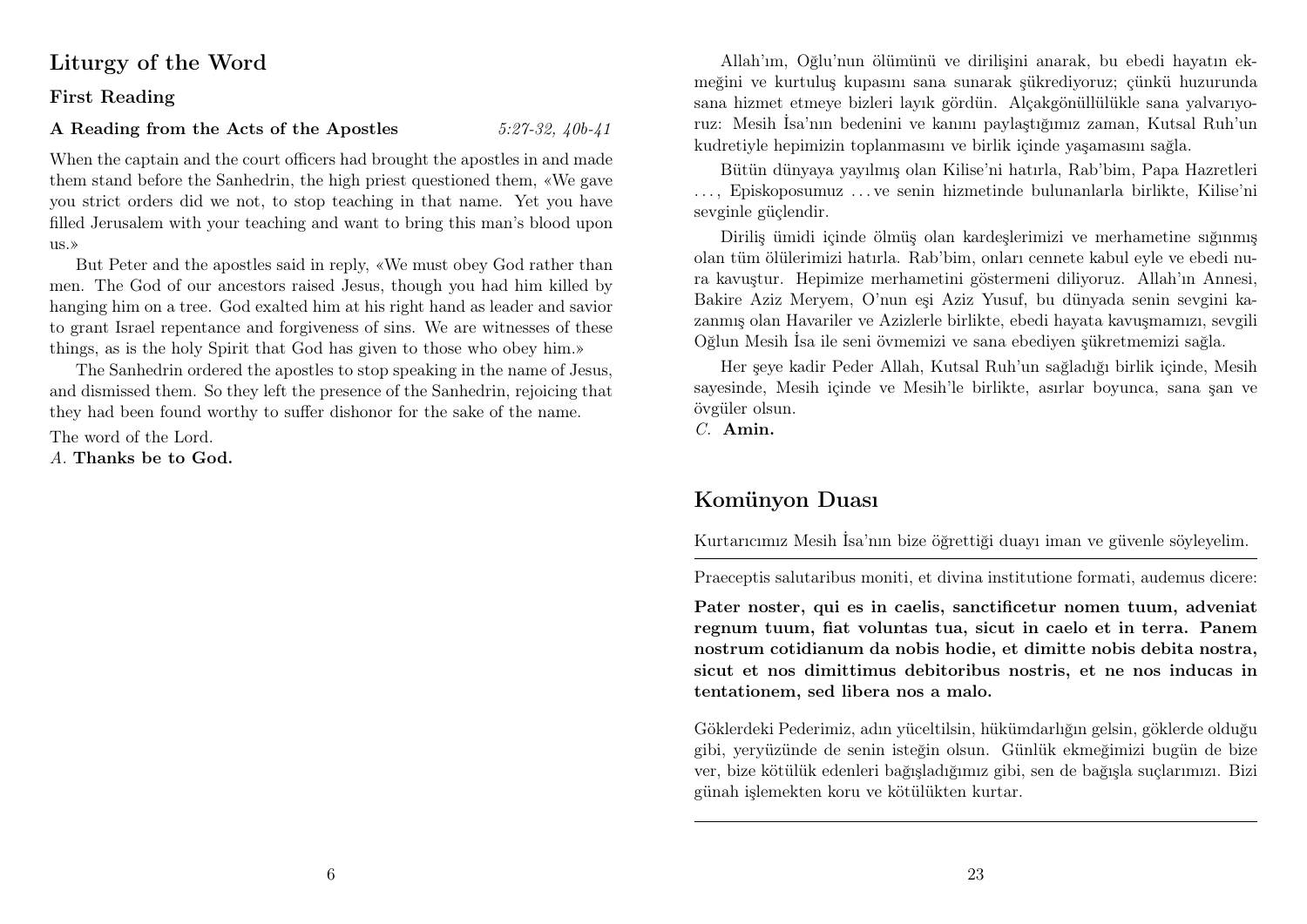Therefore, as we celebrate the memorial of his Death and Resurrection, we offer you, Lord, the Bread of life and the Chalice of salvation, giving thanks that you have held us worthy to be in your presence and minister to you. Humbly we pray that, partaking of the Body and Blood of Christ, we may be gathered into one by the Holy Spirit.

Remember, Lord, your Church, spread throughout the world, and bring her to the fullness of charity, together with  $N$ , our Pope and  $N$ , our Bishop and all the clergy.

Remember also our brothers and sisters who have fallen asleep in the hope of the resurrection, and all who have died in your mercy: welcome them into the light of your face. Have mercy on us all, we pray, that with the Blessed Virgin Mary, Mother of God, with her spouse Saint Joseph, with the blessed Apostles, and all the Saints who have pleased you throughout the ages, we may merit to be coheirs to eternal life, and may praise and glorify you through your Son, Jesus Christ.

Through him, and with him, and in him, O God, almighty Father, in the unity of the Holy Spirit, all glory and honor is yours, for ever and ever. A. Amen.

## Rite of Communion

At the Savior's command and formed by divine teaching, we dare to say:

Praeceptis salutaribus moniti, et divina institutione formati, audemus dicere:

Pater noster, qui es in caelis, sanctificetur nomen tuum, adveniat regnum tuum, fiat voluntas tua, sicut in caelo et in terra. Panem nostrum cotidianum da nobis hodie, et dimitte nobis debita nostra, sicut et nos dimittimus debitoribus nostris, et ne nos inducas in tentationem, sed libera nos a malo.

Our Father, who art in heaven, hallowed be thy name; Thy kingdom come; Thy will be done on earth as it is in heaven. Give us this day our daily bread; and forgive us our trespasses as we forgive those who trespass against us; and lead us not into temptation, but deliver us from evil.

## Kutsal Kitabın Okunması

Birinci Okuma

## Havarilerin İşleri Kitabından Sözler 5,27- 32.40-41

O günlerde, Mabedin komutanıyla görevliler Havarileri getirip Yüksek Meclisin önüne çıkarttılar. Başkâhin onları sorguya çekerek şöyle dedi: «Bu adı kullanarak öğretmeyi size kesin bir şekilde yasaklamıştık. Ama siz, öğretinizi Yeruşalem kentinin her tarafına yaydınız. İlle de, bizi bu adamın kanını dökmekten sorumlu tutmak istiyorsunuz.»

Petrus ve Havariler şöyle karşılık verdiler. «İnsanlardan daha çok Allah'a itaat etmek gerekir. Atalarımızın Allah'ı, sizin çarmıha gererek öldürttüğünüz İsa'yı diriltti. İsrail'e tövbe etmeyi ve günahların bağışlanmasını sağlamak için, Allah O'nu Önder ve Kurtarıcı olarak kendi sağ eliyle yükseltti. Biz Allah'ın kendi sözünü dinleyenlere verdiği Kutsal Ruh'la birlikte bu olayların tanıklarıyız.»

Bunun üzerine Yüksek Meclis, Havarileri içeri çağırtıp kamçılattılar ve onlara artık İsa'nın adından söz etmemelerini emrettikten sonra onları salıverdiler. Onlar da İsa'nın adı uğruna hakaret görmeye layık bulunduklarına sevinip Yüksek Meclisten çıktılar.

İşte, Rab'bin sözleridir. C. Rab'bim, sana şükürler olsun.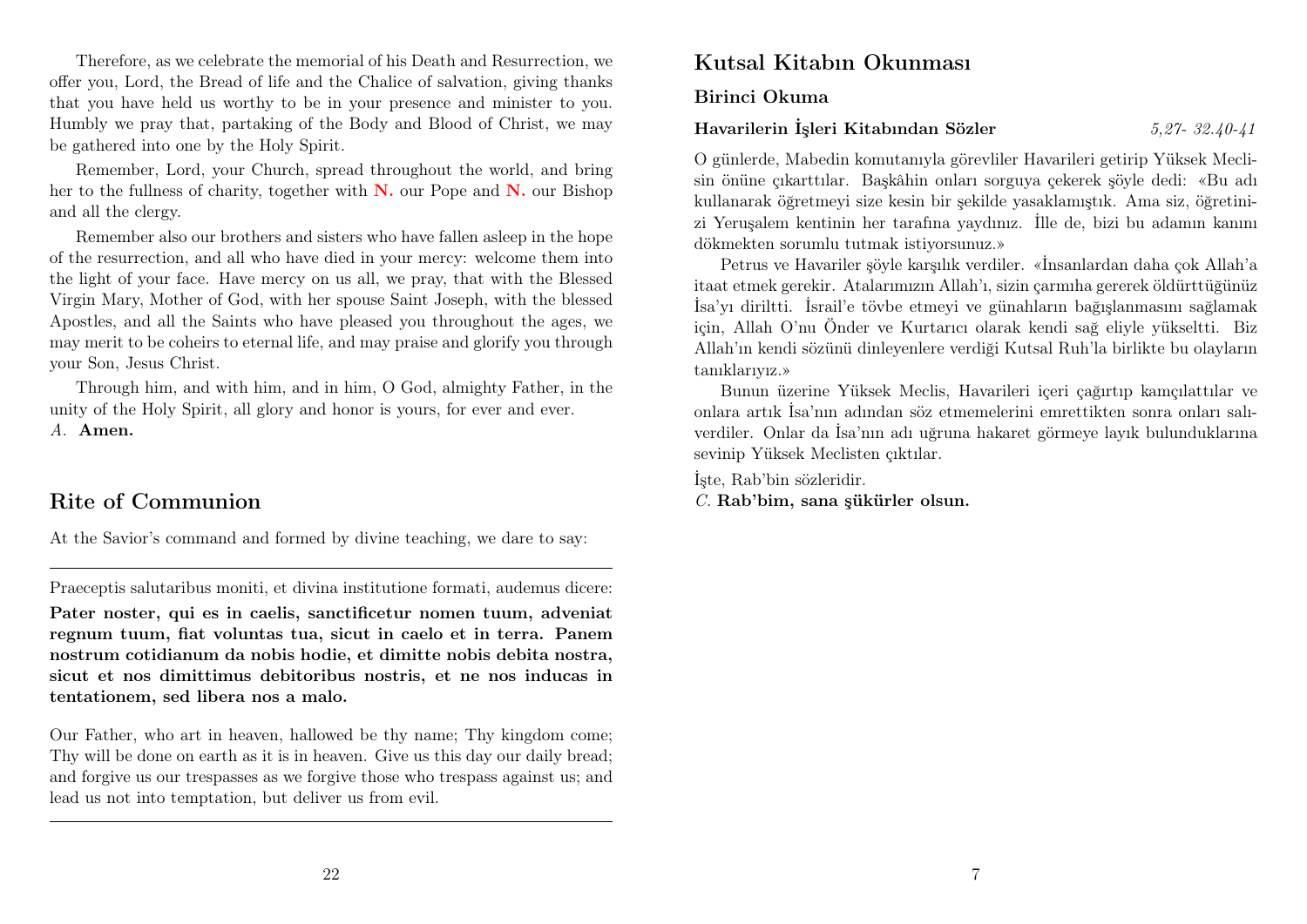## Responsorial Psalm  $\frac{P}{s}$  30:2.4-6, 11-13

A. I will praise you, Lord, for you have rescued me.

I will extol you, o Lord, for you drew me clear and did not let my enemies rejoice over me. O Lord, you brought me up from the netherworld; you preserved me from among those going down into the pit. A. I will praise you, Lord, for you have rescued me.

Sing praise to the Lord, you his faithful ones, and give thanks to his holy name. For his anger lasts but a moment; a lifetime, his good will. At nightfall, weeping enters in, but with the dawn rejoicing. A. I will praise you, Lord, for you have rescued me.

Hear, o Lord, and have pity on me; O Lord, be my helper. You changed my mourning into dancing; O Lord, my God, forever will I give you thanks. A. I will praise you, Lord, for you have rescued me.

#### Sanctus

Sanctus, Sanctus, Sanctus Dóminus Deus Sábaoth. Pleni sunt cæli et terra glória tua. Hosánna in excélsis. Benedíctus qui venit in nómine Dómini. Hosánna in excélsis.

Kutsal, Kutsal, Kutsal, evrenin Tanrısı. Gökler ve yerler şanınla doludur. "Hosanna" göklerdeki Yüce Allah'a. Rab'bin adına gelen yüceltilsin. "Hosanna" göklerdeki Yüce Allah'a.

Rab'bimiz, gerçekten sen kutsalsın ve her mükemmelliğin kaynağısın.

Sana yalvarıyoruz, Allah'ım, bu adakların Rab'bimiz Mesih İsa'nın bedeni ve kanı olmaları için, onları Kutsal Ruh'un kudretiyle  $\mathbf{\Psi}$  kutsal kıl.

Mesih İsa ele verilip, kendi iradesiyle ölüme doğru yürüdüğü zaman, ekmeği aldı, sana şükrederek onu böldü ve Havarilerine vererek şöyle dedi:

ALINIZ VE HEPİNİZ YİYİNİZ, BU SİZİN İÇİN KURBAN EDİLEN BENİM BEDENİMDİR.

Aynı şekilde, yemekten sonra, şarap kupasını aldı, sana şükrederek onu takdis etti ve Havarilerine vererek şöyle dedi:

ALINIZ VE HEPİNİZ BU KUPADAN İÇİNİZ, BU BENİM KANIMDIR, YENİ VE EBEDİ AHDİN KANIDIR. O, GÜNAHLARIN BAĞIŞLANMASI İÇİN SİZİN VE BÜTÜN İNSANLAR UĞRUNA DÖKÜLECEKTİR. BUNU BENİ ANMAK İÇİN YAPINIZ.

İmanın gizi büyüktür.

Rab'bimiz Mesih İsa, senin ölümünü anıyoruz, dirilişini kutluyoruz ve şanlı gelişini bekliyoruz.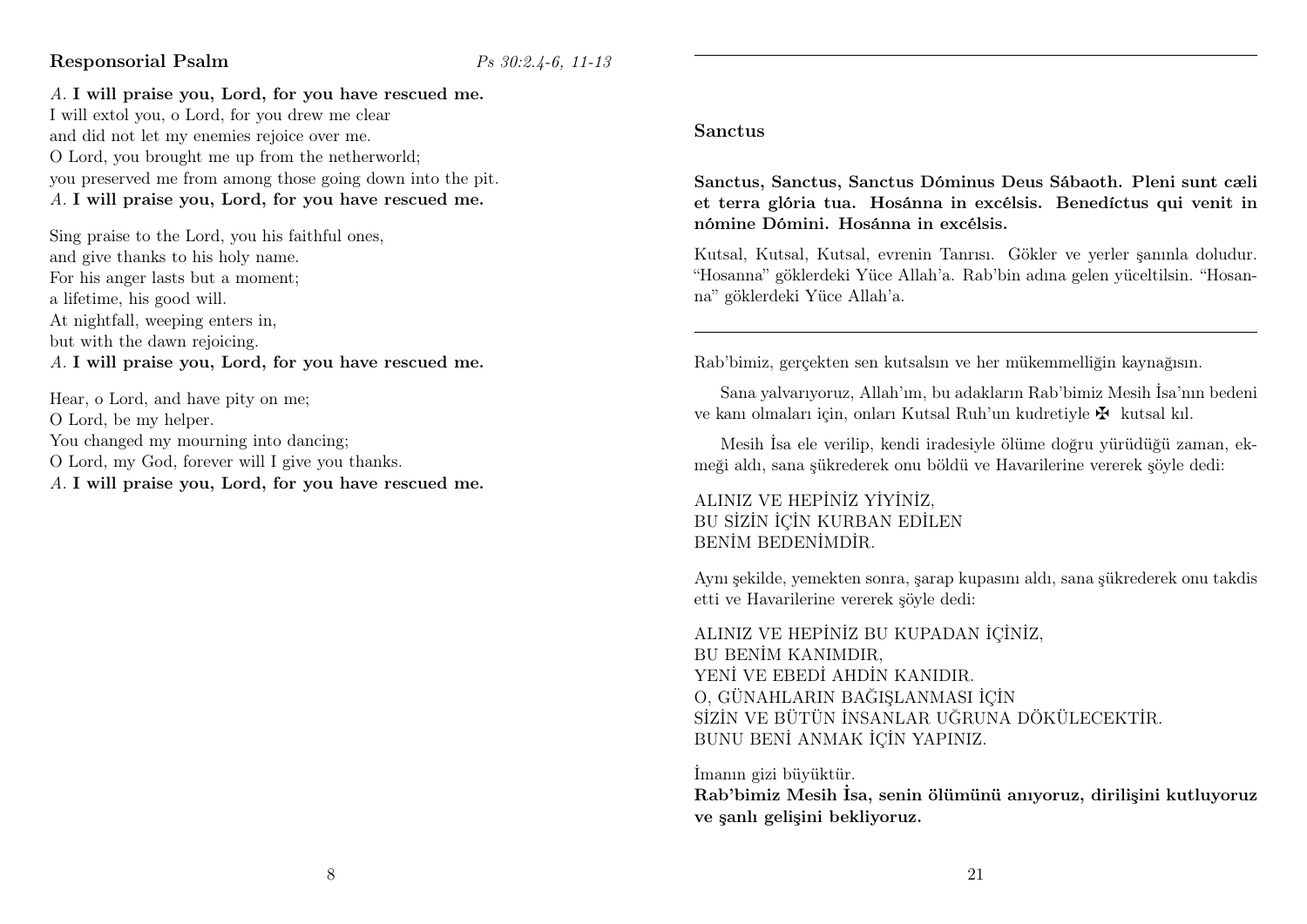#### Sanctus

Sanctus, Sanctus, Sanctus Dóminus Deus Sábaoth. Pleni sunt cæli et terra glória tua. Hosánna in excélsis. Benedíctus qui venit in nómine Dómini. Hosánna in excélsis.

Holy, Holy, Holy Lord God of hosts. Heaven and earth are full of your glory. Hosanna in the highest. Blessed is he who comes in the name of the Lord. Hosanna in the highest.

You are indeed Holy, O Lord, the fount of all holiness.

Make holy, therefore, these gifts, we pray, by sending down your Spirit upon them like the dewfall, so that they may become for us the Body  $\mathbf{\ddot{F}}$  and Blood of our Lord Jesus Christ.

At the time he was betrayed and entered willingly into his Passion, he took bread and, giving thanks, broke it, and gave it to his disciples, saying:

TAKE THIS, ALL OF YOU, AND EAT OF IT: FOR THIS IS MY BODY WHICH WILL BE GIVEN UP FOR YOU.

In a similar way, when supper was ended, he took the chalice and, once more giving thanks, he gave it to his disciples, saying:

TAKE THIS, ALL OF YOU, AND DRINK FROM IT; FOR THIS IS THE CHALICE OF MY BLOOD, THE BLOOD OF THE NEW AND ETERNAL COVENANT, WHICH WILL BE POURED OUT FOR YOU AND FOR MANY FOR THE FORGIVENESS OF SINS. DO THIS IN MEMORY OF ME.

The mystery of faith. We proclaim your Death, O Lord, and profess your Resurrection until you come again.

C. Seni yüceltirim ey Rabbim, çünkü beni kurtardın. Seni yüceltirim ey Rabbim, çünkü beni kurtardın! Düşmanlarımın benimle alay etmesine izin vermedin. Ey Rab, ruhumu ölüler diyarından çıkardın, mezara inmeyeyim diye beni yaşattın.

C. Seni yüceltirim ey Rabbim, çünkü beni kurtardın.

Rab'bi övünüz, ey O'nu seven sizler, O'nun kutsal adını anarak çalgılar çalın. Çünkü öfkesi bir an sürer, lütfu ise bir ömür. Gece gözyaşları gelir, sabah da neşe. C. Seni yüceltirim ey Rabbim, çünkü beni kurtardın.

Dinle, ey Rab, bana acı! Ey Rab, yardımcım ol! Yasımı neşeye döndürdün, ruhum sana şükretsin ve artık hiç susmasın! Ey Rab, Allah'ım benim, seni ebediyen öveceğim. C. Seni yüceltirim ey Rabbim, çünkü beni kurtardın.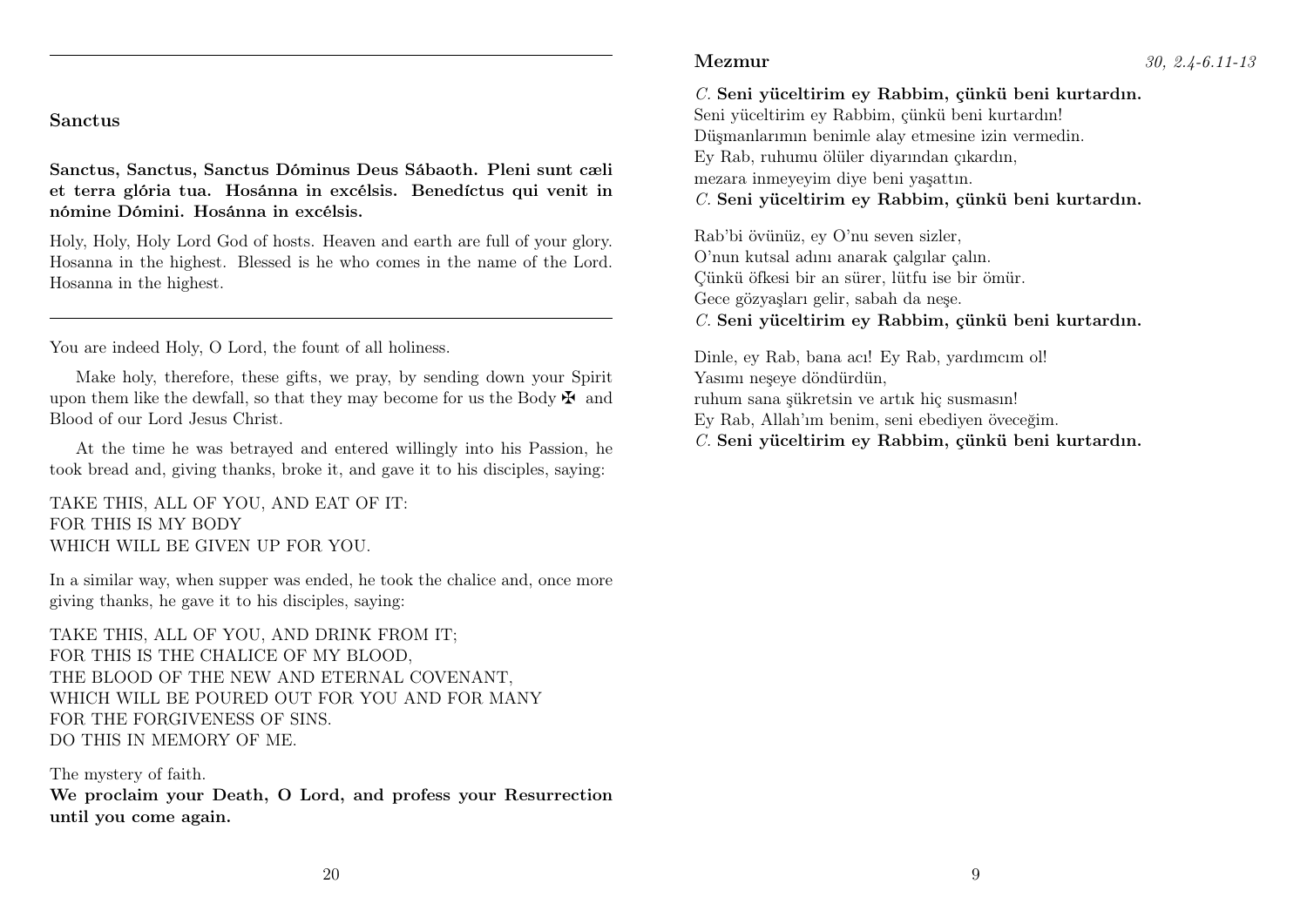Second Reading

#### A Reading from the Book of Revelation  $5:11-14$

I, John, looked again and heard the voices of many angels who surrounded the throne and the living creatures and the elders. They were countless in number, and they cried out in a loud voice: «Worthy is the Lamb that was slain to receive power and riches, wisdom and strength, honor and glory and blessing.»

Then I heard every creature in heaven and on earth and under the earth and in the sea, everything in the universe, cry out: «To the one who sits on the throne and to the Lamb be blessing and honor, glory and might, forever and ever.» The four living creatures answered, «Amen,» and the elders fell down and worshiped.

The word of the Lord.

A. Thanks be to God

## Antiphon to the Gospel

#### Alleluia, alleluia.

Christ is risen, creator of all; he has shown pity on all people. Alleluia, alleluia.

— Bu sabah Emmaus yolcuları gibi burada toplanmış olan bizler Rab'bin iyiliğinin tanıkları olabilmemiz için dua edelim.

R. Ey Rab, Kutsal Yazıları okurken, onun zenginliğini keşfettikçe içimizdeki Paskalya neşesini artır. Bunu seninle ve Kutsal Ruh'la birlikte hükmeden Oğlun Rabbimiz İsa Mesih'in adına senden dileriz. C. Amin.

## Şükran Duası

R. Kardeşlerim, Allah'ın benim ve sizin kurbanınızı sevgiyle kabul etmesi için, hep beraber dua edelim.

C. Allah, kendi adının şanı ve yüceliği, bizim ve tüm Kilisenin iyiliği için senin ellerinden bu kurbanı kabul etsin.

## Adaklar üzerine Dua

R. Rabbim, sevinç içinde bulunan Kilisenin adaklarını kabul et. Bu kadar büyük bir sevincin kaynağı olan sen, bizleri ebedi mutluluğa kavuştur. Bunu, Rabbimiz Mesih İsa'nın adına senden dileriz.

C. Amin.

 $R$ . Rab sizinle olsun.

C. Ve sizin ruhunuzla.

R. Kalplerimizi Allah'a yükseltelim.

C. Kalplerimiz Rab iledir.

R. Rab'bimiz Allah'a şükredelim.

C. Gerçekten bu doğru ve gereklidir.

R. Rabbimiz Allah, her zaman seni övmek bir görevdir ve bir selamet yoludur, özellikle Paskalyamız olan Rabbimiz Mesih İsa'nın kurban edildiği bu bayram günlerinde sana daha çok şükretmek gereklidir.

Çünkü O, daima bizim için kendisini kurban olarak sunmakta ve her an senin huzurunda bizi müdafaa etmektedir. Haç üstünde ölerek, ölümü yendi ve üçüncü gün dirilerek bize ebedi hayatı sağladı.

Bunun için bütün dünyada Hristiyanlar Paskalya neşesiyle sevinirler, göklerdeki Melekler ve Azizlerle beraber yüce haşmetini över ve daima derler ki: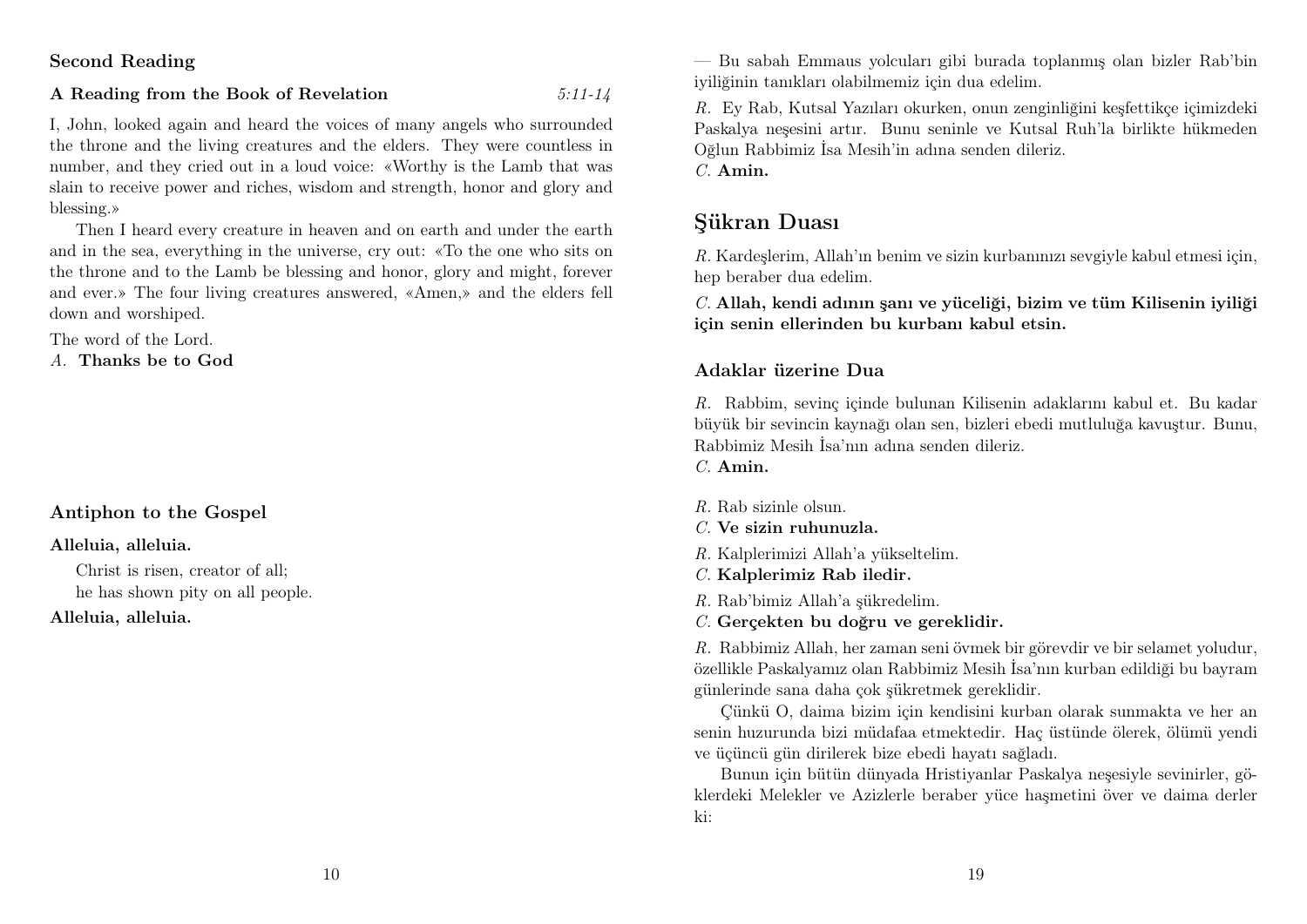— For those who have died, that Jesus may welcome them mercifully into the joys of heaven, we pray to the Lord

P. Hear these prayers, O God, and turn your face towards your people who strive to live the mission entrusted to us by your Son, Jesus Christ, who lives and reigns forever and ever.

A. Amen.

## Liturgy of the Eucharist

P. Pray, brethren, that my sacrifice and yours may be acceptable to God, the almighty Father.

A. May the Lord accept the sacrifice at your hands for the praise and glory of his name, for our good and the good of all his holy Church.

## Prayer over the Offerings

P. Receive, O Lord, we pray, these offerings of your exultant Church, and, as you have given her cause for such great gladness, grant also that the gifts we bring may bear fruit in perpetual happiness. Through Christ our Lord. A. Amen.

- P. The Lord be with you.
- A. And with your spirit.
- P. Lift up your hearts.
- A. We lift them up to the Lord.
- P. Let us give thanks to the Lord our God.
- A. It is right and just.

P. It is truly right and just, our duty and our salvation, at all times to acclaim you, O Lord, but in this time above all to laud you yet more gloriously when Christ our Passover has been sacrificed.

He never ceases to offer himself for us, but defends us and ever pleads our cause before you: he is the sacrificial Victim who dies no more, the Lamb, once slain, who lives for ever.

Therefore, overcome with paschal joy, every land, every people exults in your praise and even the heavenly Powers, with the angelic hosts, sing together the unending hymn of your glory, as they acclaim:

## İkinci Okuma

#### Vahiy Kitabından Sözler

5, 11-14

Ben Yuhanna, tahtın, canlı yaratıkların ve ihtiyarların çevresinde çok sayıda melek gördüm ve seslerini işittim. Sayıları binlerce binler, on binlerce on binlerdi. Yüksek sesle şöyle diyorlardı: «Boğazlanmış Kuzu, gücü, zenginliği, bilgeliği ve kudreti, saygıyı, yüceliği ve övgüyü almaya layıktır.»

Ben gökte, yeryüzünde, yer altında ve denizlerdeki tüm yaratıkların, bunlardaki tüm varlıkların şöyle dediğini işittim: «Övgü, saygı, yücelik ve güç sonsuzlara dek, taht üzerinde oturanın ve Kuzu'nun olsun!» Dört yaratık, «Amin» dediler. İhtiyarlar da yere kapanıp tapındılar.

İşte, Rab'bin sözleridir.

C. Rab'bim, sana şükürler olsun.

## İncil için Nakarat

## Alleluya! Alleluya!

Her şeyi yaratan Mesih İsa dirildi: Kendi merhametiyle tüm ulusları kurtardı.

Alleluya! Alleluya!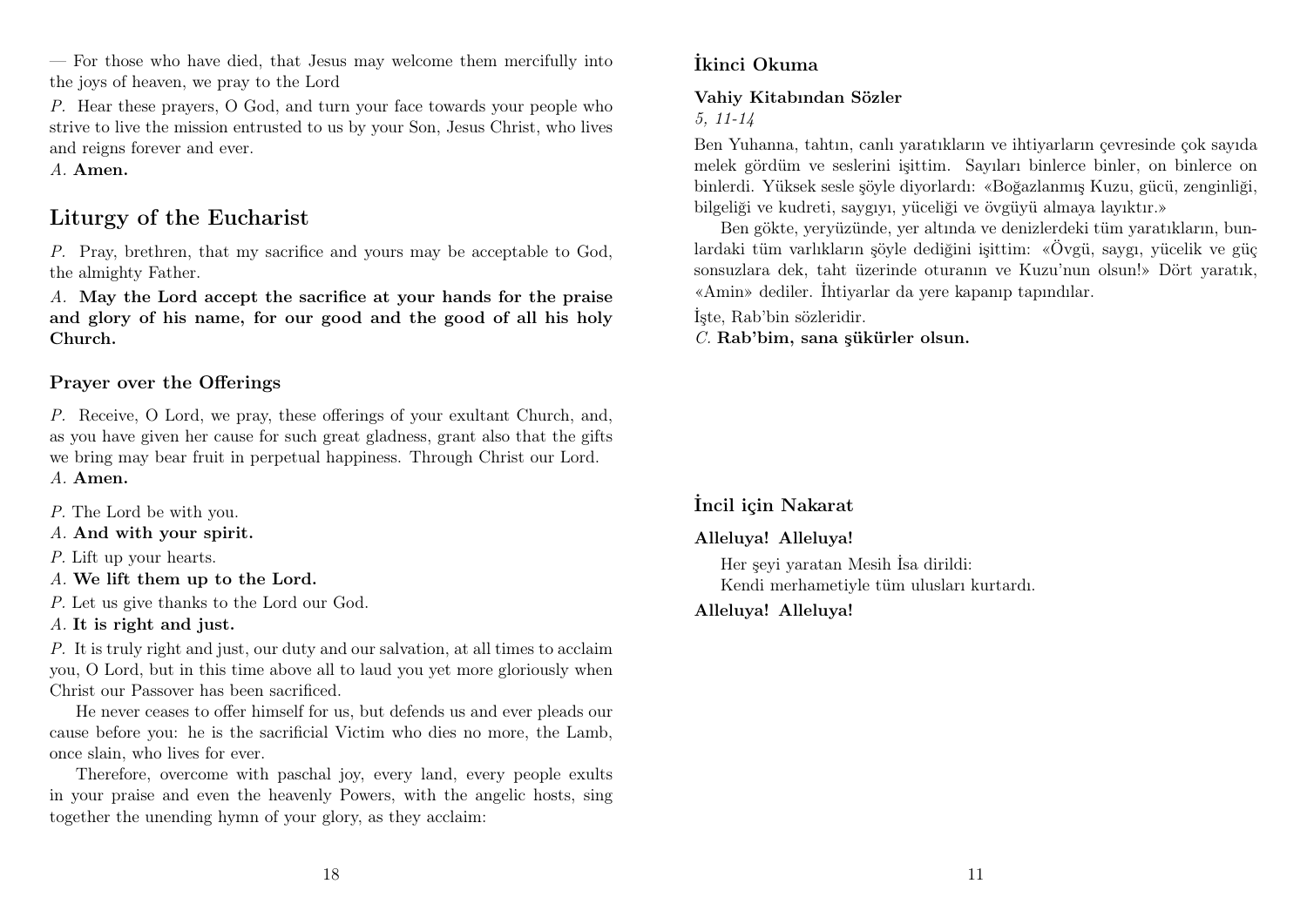## Holy Gospel

P. The Lord be with you.

A. And with your spirit.

P. A Reading from the Holy Gospel according to John 21:1-19

 $\mathbf{\ddot{A}}$ . Glory to you, O Lord.

A <sup>t that time, Jesus revealed himself again to his disciples at the Sea of Tiberias. He revealed himself in this way. Together were Simon Peter,</sup> t that time, Jesus revealed himself again to his disciples at the Sea of Thomas called Didymus, Nathanael from Cana in Galilee, Zebedee's sons, and two others of his disciples.

Simon Peter said to them, «I am going fishing.» They said to him, «We also will come with you.» So they went out and got into the boat, but that night they caught nothing.

When it was already dawn, Jesus was standing on the shore; but the disciples did not realize that it was Jesus. Jesus said to them, «Children, have you caught anything to eat?» They answered him, «No.» So he said to them, «Cast the net over the right side of the boat and you will find something.» So they cast it, and were not able to pull it in because of the number of fish.

So the disciple whom Jesus loved said to Peter, «It is the Lord.» When Simon Peter heard that it was the Lord, he tucked in his garment, for he was lightly clad, and jumped into the sea. The other disciples came in the boat, for they were not far from shore, only about a hundred yards, dragging the net with the fish. When they climbed out on shore, they saw a charcoal fire with fish on it and bread. Jesus said to them, «Bring some of the fish you just caught.»

So Simon Peter went over and dragged the net ashore full of one hundred fifty-three large fish. Even though there were so many, the net was not torn. Jesus said to them, «Come, have breakfast.» And none of the disciples dared to ask him, «Who are you?» because they realized it was the Lord.

Jesus came over and took the bread and gave it to them, and in like manner the fish. This was now the third time Jesus was revealed to his disciples after being raised from the dead.

## Büyük İman İkrarı

Bir tek Allah'a inanıyorum. Yerin ve göğün, görünen ve görünmeyen tüm varlıkların yaradanı, her şeye kadir Peder Allah'a inanıyorum.

Tüm asırlardan önce Peder'den doğmuş olan, Allah'ın biricik Oğlu, bir tek Rab olan Mesih İsa'ya inanıyorum. O, Allah'tan Allah, Nur'dan Nur, gerçek Allah'tan gerçek Allah'tır. Yaratılmış olmayıp, Peder ile aynı özdedir ve her şey onun aracılığıyla yaratıldı. Biz insanlar ve kurtuluşumuz için gökten indi, Kutsal Ruh'un kudretiyle bakire Meryem'den vücut alıp insan oldu. Pontius Pilatus zamanında bizim için ıstırap çekerek çarmıha gerildi, öldü, gömüldü ve Kutsal Yazılara göre üçüncü gün dirildi. Göğe çıktı ve Peder'in sağında oturmaktadır. Dirileri ve ölüleri yargılamak için şanla tekrar gelecek ve onun hükümdarlığı son bulmayacaktır.

Peygamberler aracılığıyla konuşmuş olan, Peder ve Oğul'dan çıkıp, Peder ve Oğul ile birlikte tapılan ve yüceltilen, hayatın kaynağı ve Rab olan Kutsal Ruh'a inanıyorum.

Havarilerin inancına dayanan, Katolik ve Kutsal olan tek Kilise'ye inanıyorum. Günahların affedilmesi için tek bir vaftizi kabul ediyorum. Ölülerin dirilişini ve ebedi hayatı bekliyorum. Amin

## Evrensel Dualar

R. Allah kendisini beden alan sözü İsa Mesih'te açıkladı. Kutsal Yazıları okurken ve Ayin'de ekmeği bölerken, daima O'nunla birlikteyiz. Peder Allah'a Oğlu Mesih İsa ile beraber dualarımızı sunalım.

C. Ey Rab, lütfunla bizi dinle.

— Rab'bi daha iyi tanımamızı sağlayan bu Kutsal Yazıları okurken, Kilise için yalvarıyoruz. Rab her daim onunla kalsın diye dua edelim.

— Mesih'e inanan herkesin derin bir imana ve sarsılmaz bir ümide sahip olması için Rab'be dua edelim.

— İlk Hristiyanlar gibi, imanımızı ve ümidimizi başkalarıyla paylaşabilmemizde bize destek olsun diye Rab'be dua edelim.

— Düşmanlığın olduğu bütün ülkelerde barışın kurulması ve dirilen Mesih'in düşmanlık ve nefretin tüm izlerini iyileştirmesi diye O'na dua edelim.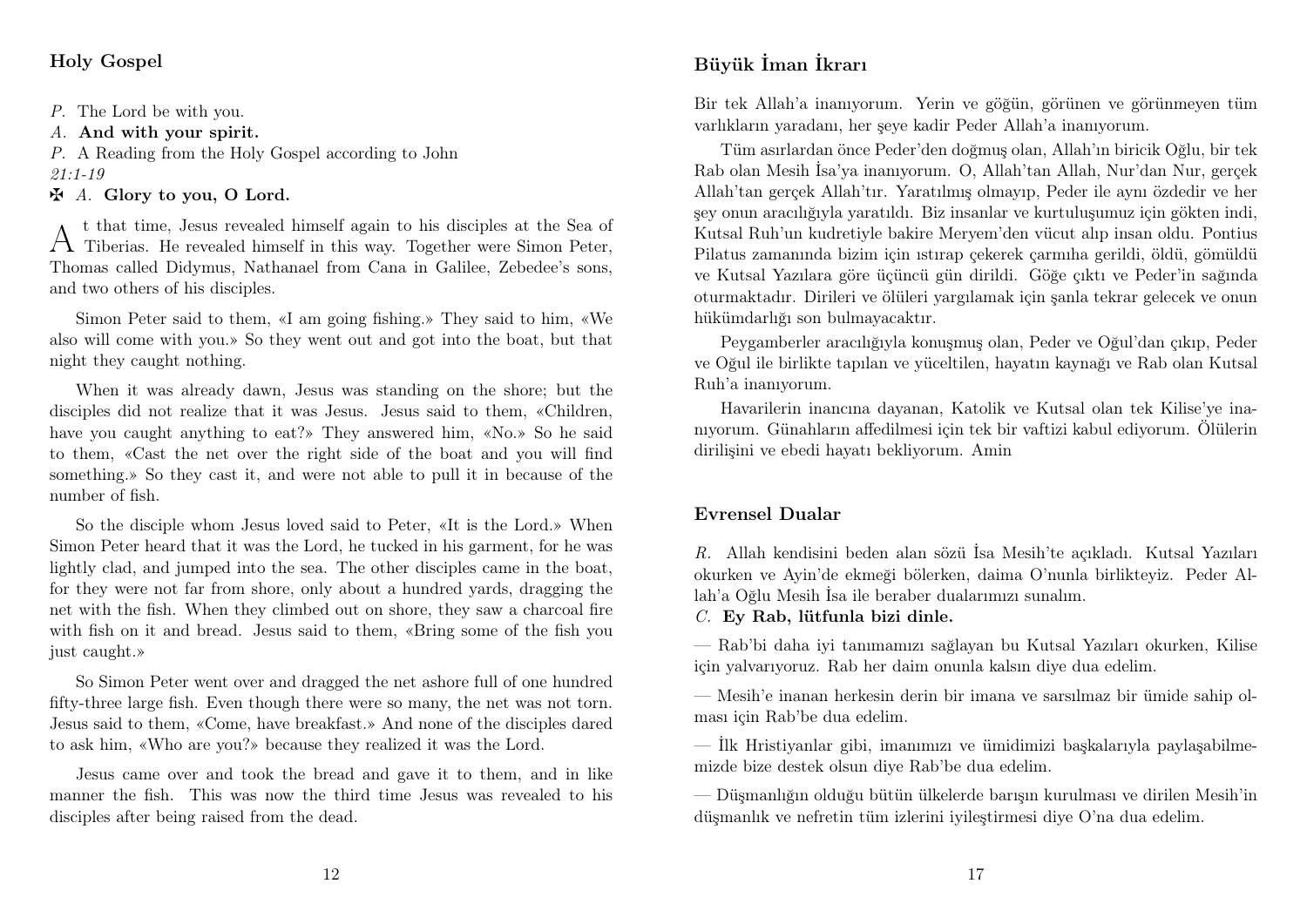## Profession of Faith

I believe in one God, the Father almighty, maker of heaven and earth, of all things visible and invisible.

I believe in one Lord Jesus Christ, the Only Begotten Son of God, born of the Father before all ages. God from God, Light from Light, true God from true God, begotten, not made, consubstantial with the Father; through him all things were made. For us men and for our salvation he came down from heaven, and by the Holy Spirit was incarnate of the Virgin Mary, and became man. For our sake he was crucified under Pontius Pilate, he suffered death and was buried, and rose again on the third day in accordance with the Scriptures. He ascended into heaven and is seated at the right hand of the Father. He will come again in glory to judge the living and the dead and his kingdom will have no end.

I believe in the Holy Spirit, the Lord, the giver of life, who proceeds from the Father and the Son, who with the Father and the Son is adored and glorified, who has spoken through the prophets.

I believe in one, holy, catholic and apostolic Church. I confess one Baptism for the forgiveness of sins and I look forward to the resurrection of the dead and the life of the world to come. Amen.

#### **Intercessions**

P. My brothers and sisters, let us commend our prayers to God who created us and formed us, and who calls us by name.

## A. Lord, hear our prayer.

— For Pope N., successor of Peter, the bishops, priests and deacons, that their love of the risen Lord may encourage them to feed their sheep, we pray to the Lord.

— For all the nations of the world, that all people may be open to receive the Good News of the Shepherd who loves them, we pray to the Lord.

— For all people who are experiencing a time of sickness and suffering, that we may minister to them as Jesus instructed us to do, we pray to the Lord.

— For those who have received the Sacraments of initiation at holy Easter, that they may continue to be fed by the Word and Sacrament, pray to the Lord.

## Kutsal İncil

R. Rab sizinle olsun.

C. Ve sizin ruhunuzla.

R. Aziz Yuhanna tarafından yazılan Mesih İsa'nın İncil'inden Sözler 21,1-19

 $\mathbf{\Phi}$  C. Rab'bimiz Mesih İsa, sana övgüler olsun

O günlerde İsa, Taberiye Gölü'nün kıyılarında şakirtlerine yine göründü. Bu da şöyle oldu. Simon Petrus, Didimus denilen Tomas, Celile'nin Kana köyünden Natanayel, Zebede'nin oğulları ve şakirtlerinden ikisi daha bir arada bulunuyorlardı.

Simon Petrus onlara: «Ben balık tutmaya gidiyorum» dedi. Onlar «Biz de seninle gidiyoruz» dediler. Dışarıya çıkıp kayığa bindiler. Ama o gece hiçbir şey tutamadılar.

Sabah olurken İsa kıyıda duruyordu. Ne var ki, şakirtler O'nun İsa olduğunu bilmiyorlardı. İsa onlara: «Çocuklar, yiyeceğiniz yok mu?» diye sordu. O'na: «Yok» diye cevap verdiler. İsa onlara şöyle dedi: «Ağı kayığın sağ yanına atın, tutarsınız.» Bunun üzerine ağı attılar, o kadar çok balık tuttular ki artık ağı çekemez oldular.

O zaman, İsa'nın sevdiği şakirt, Petrus'a: «Bu Rab'dir» dedi. Simon Petrus O'nun Rab olduğunu işitince, çıkarmış olduğu giysisini üstüne geçirip denize atladı. Öteki şakirtler balık dolu ağı çekerek kayıkla geldiler. Çünkü karadan ancak yüz metre kadar uzakta idiler. Karaya çıkınca orada bir kömür ateşi, ateşin üzerinde balık ve ekmek gördüler. İsa onlara: «Şimdi tuttuğunuz balıklardan getirin» dedi.

Simon Petrus kayığa atladı ve tam yüz elli üç iri balık dolu ağı karaya çekti. Bu kadar çok balık olduğu halde ağ yırtılmamıştı. İsa onlara: «Gelin, yemek yiyin» dedi. Şakirtlerden hiçbiri O'na: «Sen kimsin?» diye sormaya cesaret edemedi. Çünkü O'nun Rab olduğunu biliyorlardı.

İsa geldi, ekmeği aldı ve onlara verdi. Aynı şekilde balıkları da verdi. İşte bu, İsa'nın ölüler arasından dirildikten sonra şakirtlerine üçüncü görünüşüydü.